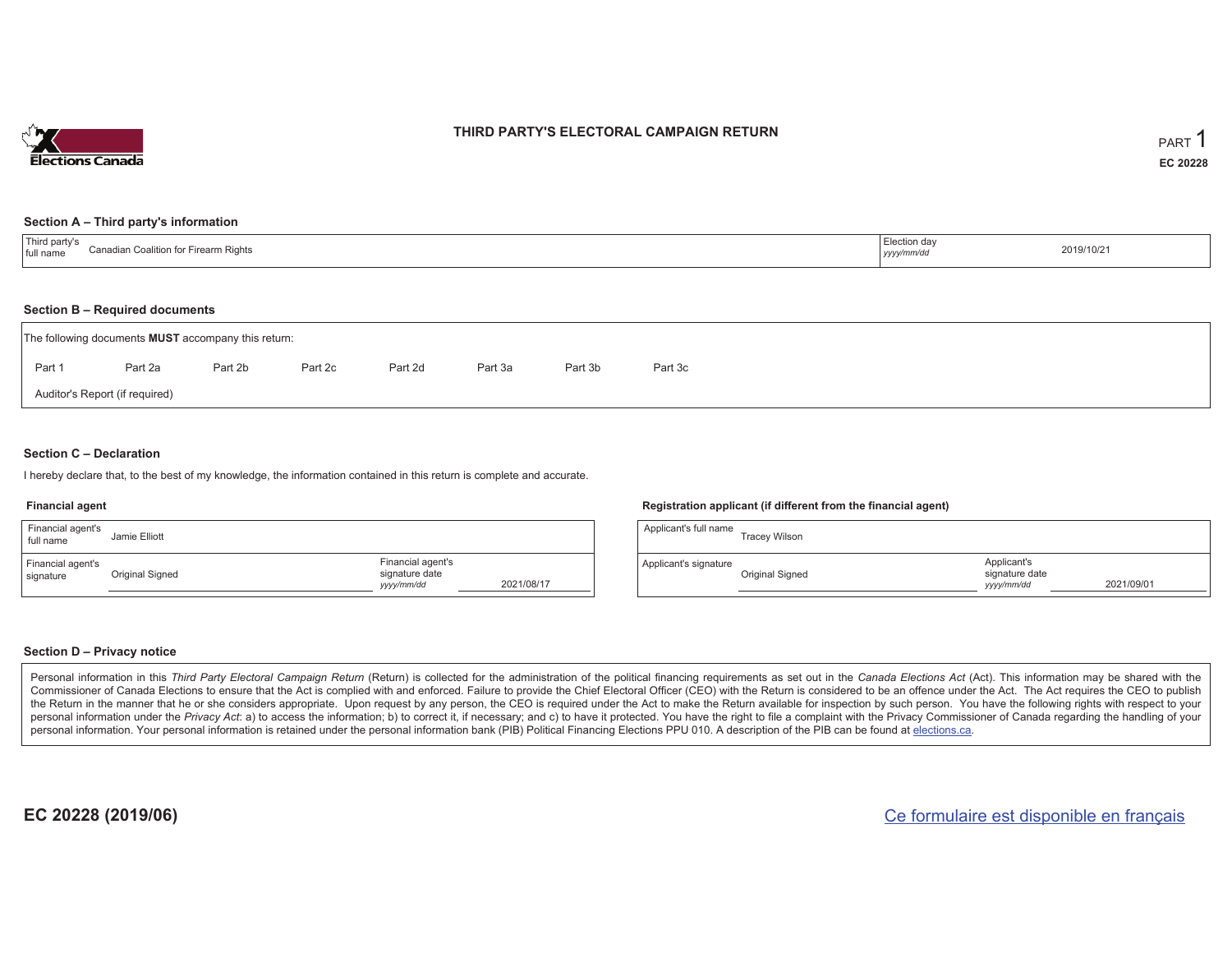

### **THIRD PARTY'S ELECTORAL CAMPAIGN RETURN HIRD PARTY'S ELECTORAL CAMPAIGN RETURN<br>Statement of monetary contributions received PART 2a**

**EC 20228**

| No. | Full name                                     | <b>Street</b><br>no.                                                                | <b>Street</b> | Apt. | City | Prov./<br>Terr. | Postal<br>code | Date<br>received<br>yyyy/mm/dd                                                 | Individual | Business /<br>Commercial<br>organization | Government | Trade union | Corporation<br>without share<br>capital | Unincorporated<br>organization or<br>association |
|-----|-----------------------------------------------|-------------------------------------------------------------------------------------|---------------|------|------|-----------------|----------------|--------------------------------------------------------------------------------|------------|------------------------------------------|------------|-------------|-----------------------------------------|--------------------------------------------------|
|     |                                               |                                                                                     |               |      |      |                 |                |                                                                                | \$         | $\mathsf{s}$                             | \$         | \$          | \$                                      | \$                                               |
|     |                                               |                                                                                     |               |      |      |                 |                |                                                                                |            |                                          |            |             |                                         |                                                  |
|     |                                               |                                                                                     |               |      |      |                 |                |                                                                                |            |                                          |            |             |                                         |                                                  |
|     |                                               |                                                                                     |               |      |      |                 |                |                                                                                |            |                                          |            |             |                                         |                                                  |
|     |                                               |                                                                                     |               |      |      |                 |                |                                                                                |            |                                          |            |             |                                         |                                                  |
|     |                                               |                                                                                     |               |      |      |                 |                |                                                                                |            |                                          |            |             |                                         |                                                  |
|     |                                               |                                                                                     |               |      |      |                 |                |                                                                                |            |                                          |            |             |                                         |                                                  |
|     |                                               |                                                                                     |               |      |      |                 |                |                                                                                |            |                                          |            |             |                                         |                                                  |
|     |                                               |                                                                                     |               |      |      |                 |                |                                                                                |            |                                          |            |             |                                         |                                                  |
|     |                                               |                                                                                     |               |      |      |                 |                |                                                                                |            |                                          |            |             |                                         |                                                  |
|     |                                               |                                                                                     |               |      |      |                 |                |                                                                                |            |                                          |            |             |                                         |                                                  |
|     |                                               |                                                                                     |               |      |      |                 |                |                                                                                |            |                                          |            |             |                                         |                                                  |
|     |                                               |                                                                                     |               |      |      |                 |                |                                                                                |            |                                          |            |             |                                         |                                                  |
|     |                                               |                                                                                     |               |      |      |                 |                |                                                                                |            |                                          |            |             |                                         |                                                  |
|     |                                               |                                                                                     |               |      |      |                 |                |                                                                                |            |                                          |            |             |                                         |                                                  |
|     |                                               |                                                                                     |               |      |      |                 |                | Totals carried forward from previous page \$                                   |            |                                          |            |             |                                         |                                                  |
|     |                                               |                                                                                     |               |      |      |                 |                | Total amount of monetary contributions by contributors who gave over \$200 (A) |            |                                          |            |             |                                         |                                                  |
|     |                                               |                                                                                     |               |      |      |                 |                | Number of contributors who gave over \$200                                     |            |                                          |            |             |                                         |                                                  |
|     |                                               | Total amount of monetary contributions by contributors who gave \$200 or less $(B)$ |               |      |      |                 |                |                                                                                |            |                                          |            |             |                                         |                                                  |
|     | Number of contributors who gave \$200 or less |                                                                                     |               |      |      |                 |                |                                                                                |            |                                          |            |             |                                         |                                                  |
|     |                                               | Total amount of all monetary contributions (A+B)                                    |               |      |      |                 |                |                                                                                |            |                                          |            |             |                                         |                                                  |
|     |                                               |                                                                                     |               |      |      |                 |                | Number of contributors who gave monetary contributions                         |            |                                          |            |             |                                         |                                                  |

| Third<br>Canadian Coalition for Firearm Rights<br>party | Election day<br>2019/10/2<br>.<br>mm/do<br>, yyyy | Page |
|---------------------------------------------------------|---------------------------------------------------|------|
|---------------------------------------------------------|---------------------------------------------------|------|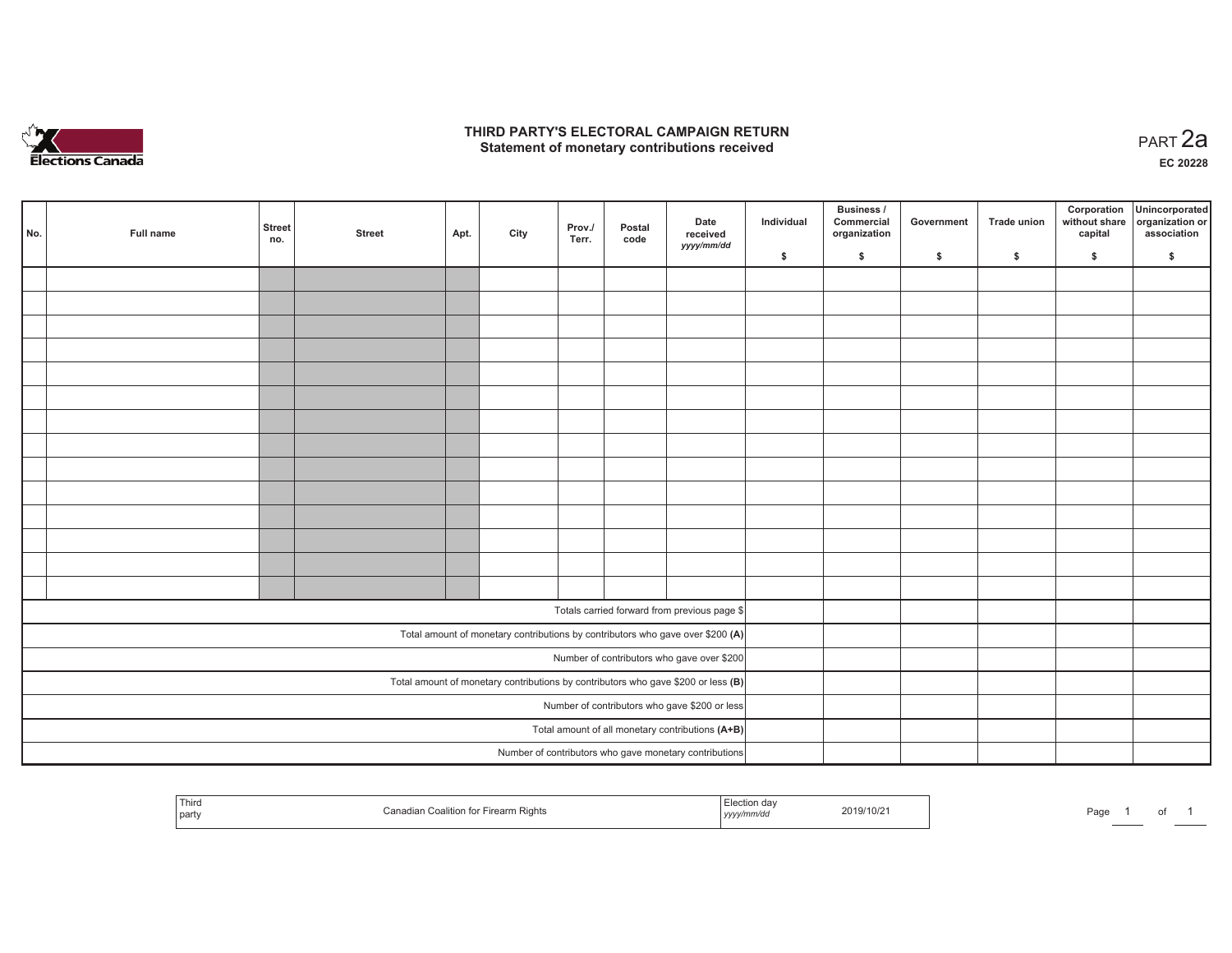

## **THIRD PARTY'S ELECTORAL CAMPAIGN RETURN**  THIRD PARTY'S ELECTORAL CAMPAIGN RETURN<br>Statement of non-monetary contributions received<br> **PART 2b**

of 1

| No.                                                                                     | Full name | <b>Street</b><br>no. | <b>Street</b> | Apt. | City | Prov./<br>Terr. | Postal<br>code | Date<br>received<br>yyyy/mm/dd                                                     | Individual | <b>Business /</b><br>Commercial<br>organization | Government   | Trade union  | Corporation<br>capital | Unincorporated<br>without share organization or<br>association |
|-----------------------------------------------------------------------------------------|-----------|----------------------|---------------|------|------|-----------------|----------------|------------------------------------------------------------------------------------|------------|-------------------------------------------------|--------------|--------------|------------------------|----------------------------------------------------------------|
|                                                                                         |           |                      |               |      |      |                 |                |                                                                                    | \$         | \$                                              | $\mathsf{s}$ | $\mathbf{s}$ | \$                     | \$                                                             |
|                                                                                         |           |                      |               |      |      |                 |                |                                                                                    |            |                                                 |              |              |                        |                                                                |
|                                                                                         |           |                      |               |      |      |                 |                |                                                                                    |            |                                                 |              |              |                        |                                                                |
|                                                                                         |           |                      |               |      |      |                 |                |                                                                                    |            |                                                 |              |              |                        |                                                                |
|                                                                                         |           |                      |               |      |      |                 |                |                                                                                    |            |                                                 |              |              |                        |                                                                |
|                                                                                         |           |                      |               |      |      |                 |                |                                                                                    |            |                                                 |              |              |                        |                                                                |
|                                                                                         |           |                      |               |      |      |                 |                |                                                                                    |            |                                                 |              |              |                        |                                                                |
|                                                                                         |           |                      |               |      |      |                 |                |                                                                                    |            |                                                 |              |              |                        |                                                                |
|                                                                                         |           |                      |               |      |      |                 |                |                                                                                    |            |                                                 |              |              |                        |                                                                |
|                                                                                         |           |                      |               |      |      |                 |                |                                                                                    |            |                                                 |              |              |                        |                                                                |
|                                                                                         |           |                      |               |      |      |                 |                |                                                                                    |            |                                                 |              |              |                        |                                                                |
|                                                                                         |           |                      |               |      |      |                 |                |                                                                                    |            |                                                 |              |              |                        |                                                                |
|                                                                                         |           |                      |               |      |      |                 |                |                                                                                    |            |                                                 |              |              |                        |                                                                |
|                                                                                         |           |                      |               |      |      |                 |                |                                                                                    |            |                                                 |              |              |                        |                                                                |
|                                                                                         |           |                      |               |      |      |                 |                |                                                                                    |            |                                                 |              |              |                        |                                                                |
|                                                                                         |           |                      |               |      |      |                 |                | Totals carried forward from previous page \$                                       |            |                                                 |              |              |                        |                                                                |
|                                                                                         |           |                      |               |      |      |                 |                |                                                                                    |            |                                                 |              |              |                        |                                                                |
|                                                                                         |           |                      |               |      |      |                 |                | Total amount of non-monetary contributions by contributors who gave over \$200 (A) |            |                                                 |              |              |                        |                                                                |
| Number of contributors who gave over \$200                                              |           |                      |               |      |      |                 |                |                                                                                    |            |                                                 |              |              |                        |                                                                |
| Total amount of non-monetary contributions by contributors who gave \$200 or less $(B)$ |           |                      |               |      |      |                 |                |                                                                                    |            |                                                 |              |              |                        |                                                                |
| Number of contributors who gave \$200 or less                                           |           |                      |               |      |      |                 |                |                                                                                    |            |                                                 |              |              |                        |                                                                |
| Total amount of all non-monetary contributions (A+B)                                    |           |                      |               |      |      |                 |                |                                                                                    |            |                                                 |              |              |                        |                                                                |
|                                                                                         |           |                      |               |      |      |                 |                | Number of contributors who gave non-monetary contributions                         |            |                                                 |              |              |                        |                                                                |

| l hird<br>par | ∵ Firearm Rights<br>⊢Coalition for l | <b>Election</b><br>.<br>'v <i>vinniv</i> uc<br>,,,,, | 2019/10/2 | Pagu |  |
|---------------|--------------------------------------|------------------------------------------------------|-----------|------|--|
|---------------|--------------------------------------|------------------------------------------------------|-----------|------|--|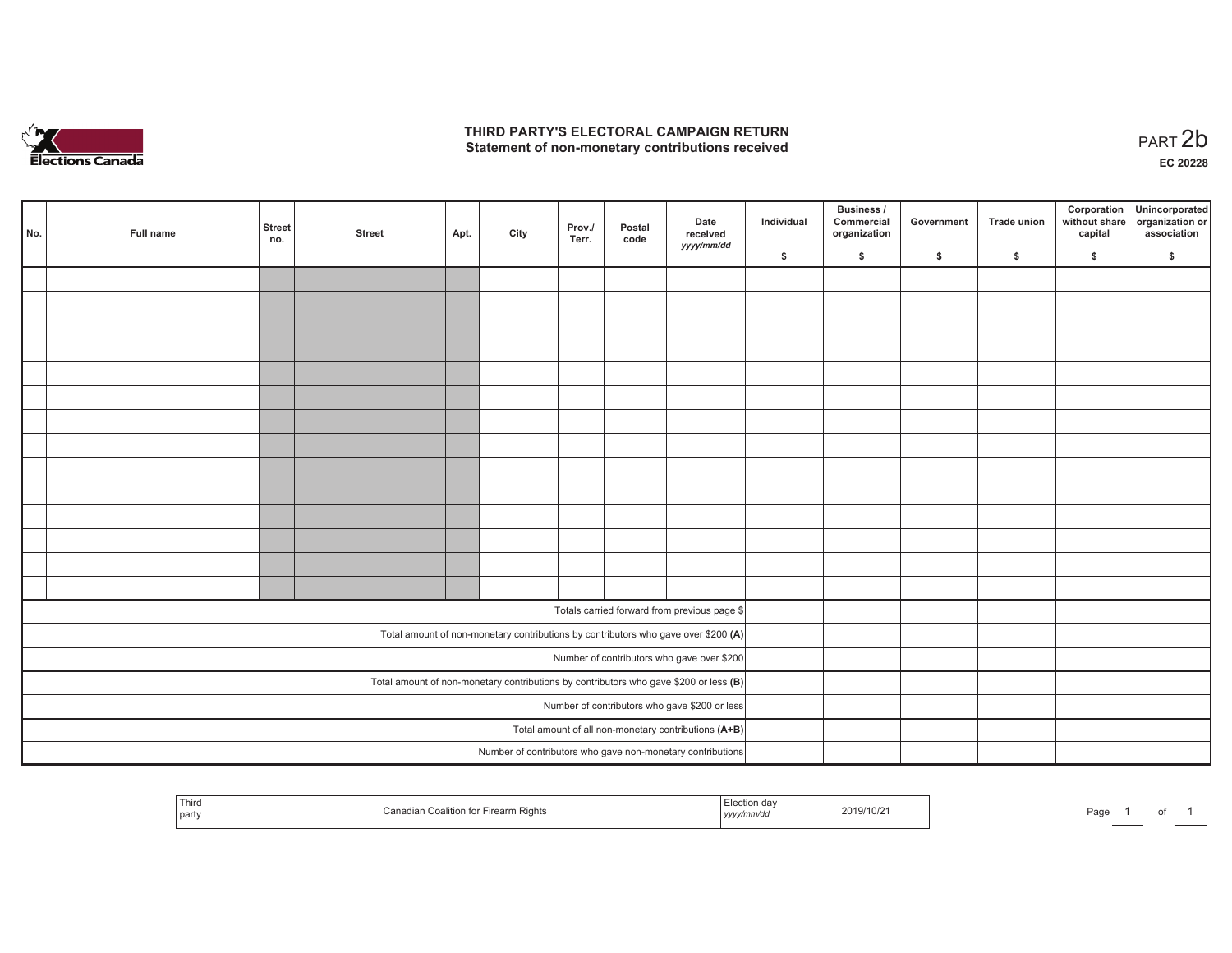

## **THIRD PARTY'S ELECTORAL CAMPAIGN RETURN STATE:** PRACT OF OPPRESS THE STATE STATE STATE STATE STATE STATE STATE STATE STATE STATE START 2C PART 2C STATE STATE STATE STATE STATE STATE STATE STATE STATE STATE STATE STATE STATE STATE STATE STATE STATE STATE STATE S

**EC 20228**

| No.                                          | Full name                                                       | <b>Street</b><br>no. | <b>Street</b> | Apt. | City | Prov./<br>Terr. | Postal<br>code | Date<br>received                                             | Individual | Business /<br>Commercial<br>organization | Government | Trade union | Corporation<br>capital | Unincorporated<br>without share organization or<br>association |
|----------------------------------------------|-----------------------------------------------------------------|----------------------|---------------|------|------|-----------------|----------------|--------------------------------------------------------------|------------|------------------------------------------|------------|-------------|------------------------|----------------------------------------------------------------|
|                                              |                                                                 |                      |               |      |      |                 |                | yyyy/mm/dd                                                   | \$         | \$                                       | \$         | \$          | \$                     | \$                                                             |
|                                              |                                                                 |                      |               |      |      |                 |                |                                                              |            |                                          |            |             |                        |                                                                |
|                                              |                                                                 |                      |               |      |      |                 |                |                                                              |            |                                          |            |             |                        |                                                                |
|                                              |                                                                 |                      |               |      |      |                 |                |                                                              |            |                                          |            |             |                        |                                                                |
|                                              |                                                                 |                      |               |      |      |                 |                |                                                              |            |                                          |            |             |                        |                                                                |
|                                              |                                                                 |                      |               |      |      |                 |                |                                                              |            |                                          |            |             |                        |                                                                |
|                                              |                                                                 |                      |               |      |      |                 |                |                                                              |            |                                          |            |             |                        |                                                                |
|                                              |                                                                 |                      |               |      |      |                 |                |                                                              |            |                                          |            |             |                        |                                                                |
|                                              |                                                                 |                      |               |      |      |                 |                |                                                              |            |                                          |            |             |                        |                                                                |
|                                              |                                                                 |                      |               |      |      |                 |                |                                                              |            |                                          |            |             |                        |                                                                |
|                                              |                                                                 |                      |               |      |      |                 |                |                                                              |            |                                          |            |             |                        |                                                                |
|                                              |                                                                 |                      |               |      |      |                 |                |                                                              |            |                                          |            |             |                        |                                                                |
|                                              |                                                                 |                      |               |      |      |                 |                |                                                              |            |                                          |            |             |                        |                                                                |
|                                              |                                                                 |                      |               |      |      |                 |                |                                                              |            |                                          |            |             |                        |                                                                |
|                                              |                                                                 |                      |               |      |      |                 |                |                                                              |            |                                          |            |             |                        |                                                                |
|                                              |                                                                 |                      |               |      |      |                 |                | Totals carried forward from previous page \$                 |            |                                          |            |             |                        |                                                                |
|                                              |                                                                 |                      |               |      |      |                 |                | Total amount of loans by lenders who provided over \$200 (A) |            |                                          |            |             |                        |                                                                |
|                                              |                                                                 |                      |               |      |      |                 |                | Number of lenders who provided over \$200                    |            |                                          |            |             |                        |                                                                |
|                                              | Total amount of loans by lenders who provided \$200 or less (B) |                      |               |      |      |                 |                |                                                              |            |                                          |            |             |                        |                                                                |
| Number of lenders who provided \$200 or less |                                                                 |                      |               |      |      |                 |                |                                                              |            |                                          |            |             |                        |                                                                |
|                                              |                                                                 |                      |               |      |      |                 |                | Total amount of all loans (A+B)                              |            |                                          |            |             |                        |                                                                |
|                                              |                                                                 |                      |               |      |      |                 |                | Number of all lenders who provided loans                     |            |                                          |            |             |                        |                                                                |

| Third<br>⊟∩alifi∩<br>` partv | ection day<br>arm Rights<br>vy/mm/ac<br>,,,,, | 2019/10/2 | Page |  |  |  |
|------------------------------|-----------------------------------------------|-----------|------|--|--|--|
|------------------------------|-----------------------------------------------|-----------|------|--|--|--|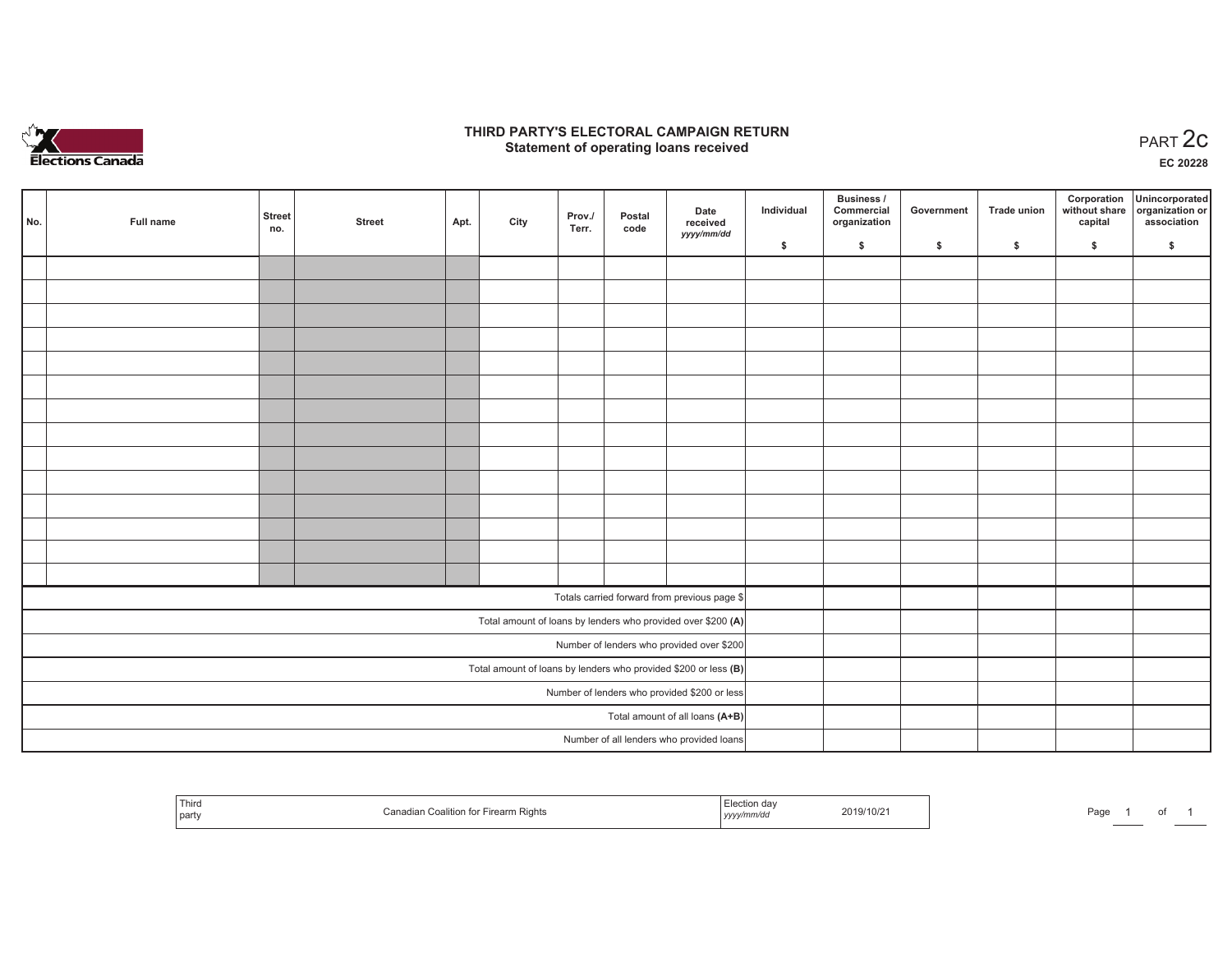

## **THIRD PARTY'S ELECTORAL CAMPAIGN RETURN S** ELECTORAL CAMPAIGN RETURN<br>Summary of inflows PART 2d

| No.   | Type of contributor / lender                    | <b>Monetary</b><br>contributions<br>(Part 2a) | Non-monetary<br>contributions<br>(Part 2b) | Loans<br>(Part 2c) | <b>Total</b> | Number of<br>contributors and<br>lenders |
|-------|-------------------------------------------------|-----------------------------------------------|--------------------------------------------|--------------------|--------------|------------------------------------------|
|       |                                                 | \$                                            | \$                                         | \$                 | \$           |                                          |
| 1.    | Individuals                                     |                                               |                                            |                    |              |                                          |
|       | 2. Businesses / Commercial organizations        |                                               |                                            |                    |              |                                          |
| 3.    | Governments                                     |                                               |                                            |                    |              |                                          |
| 4.    | Trade unions                                    |                                               |                                            |                    |              |                                          |
| 5.    | Corporations without share capital              |                                               |                                            |                    |              |                                          |
|       | 6. Unincorporated organizations or associations |                                               |                                            |                    |              |                                          |
| 7.    | Total (items 1 to 6)                            |                                               |                                            |                    |              |                                          |
| Total |                                                 |                                               |                                            |                    |              |                                          |
|       | 8. Amount of third party's resources used       |                                               |                                            |                    |              |                                          |
|       | 9. Grand total (items $7$ and $8$ )             |                                               |                                            |                    |              |                                          |

| Third<br>party | Firearm Rights<br>`anadian_<br>Coalition for F | Election dav<br>yyyy/mm/dd | 2019/10/2 |
|----------------|------------------------------------------------|----------------------------|-----------|
|----------------|------------------------------------------------|----------------------------|-----------|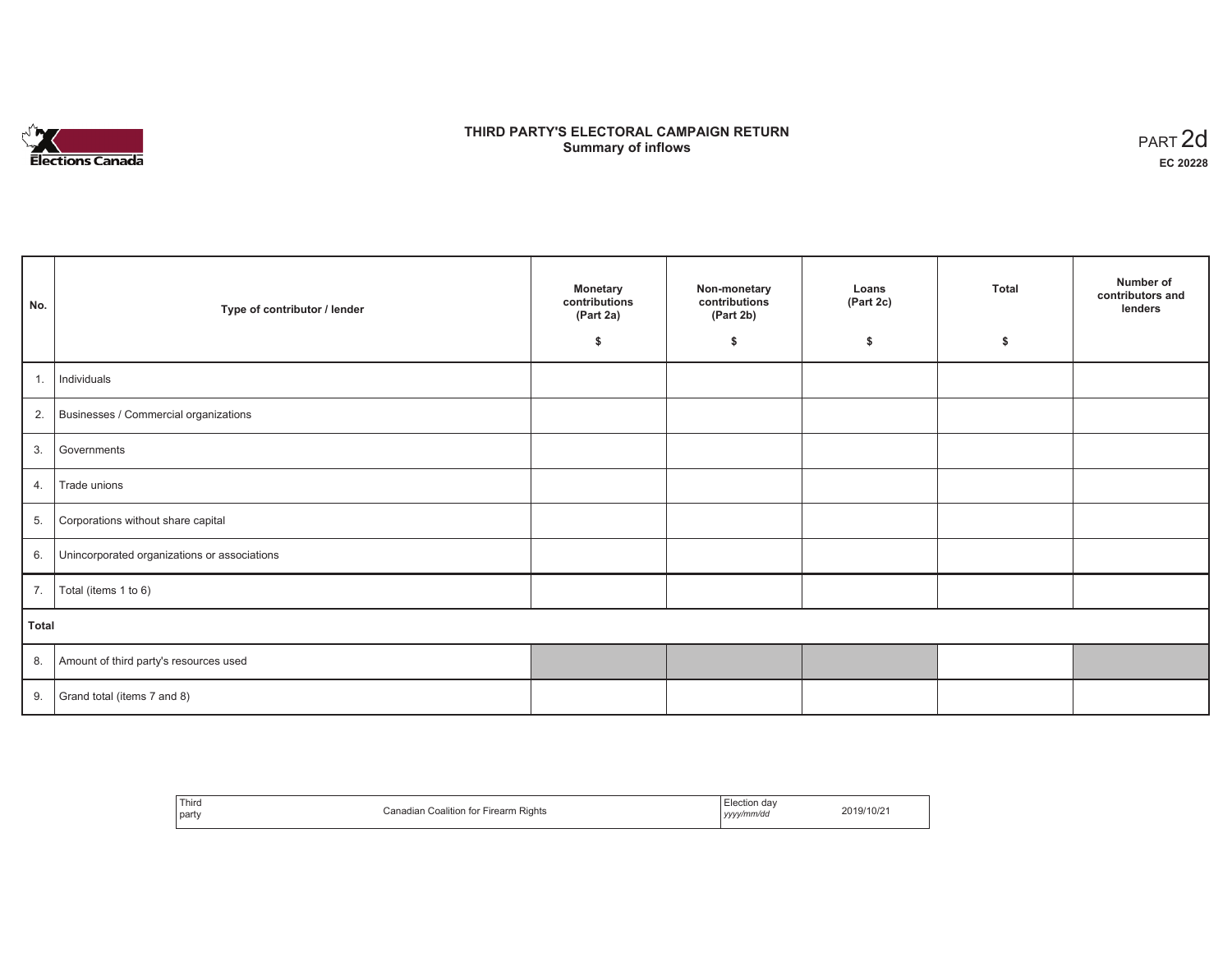

## **THIRD PARTY'S ELECTORAL CAMPAIGN RETURN Statement of expenses incurred for regulated activities that take place during the pre-election period**  *(Only applicable to a fixed-date general election)*

For a list of expense types, expense categories and expense subcategories, refer to Annex II in the Instructions.

| No. | Date<br>incurred<br>yyyy/mm/dd | <b>ED Code</b><br>(if applicable) | Supplier | <b>Expense type</b> | Expense<br>category | Expense<br>subcategory | Starting date<br>of activity,<br>advertisement<br>or survey<br>yyyy/mm/dd | Ending date<br>of activity,<br>advertisement<br>or survey<br>yyyy/mm/dd | Place of activity or<br>advertisement        | <b>Expense amount</b><br>\$ |
|-----|--------------------------------|-----------------------------------|----------|---------------------|---------------------|------------------------|---------------------------------------------------------------------------|-------------------------------------------------------------------------|----------------------------------------------|-----------------------------|
|     |                                |                                   |          |                     |                     |                        |                                                                           |                                                                         |                                              |                             |
|     |                                |                                   |          |                     |                     |                        |                                                                           |                                                                         |                                              |                             |
|     |                                |                                   |          |                     |                     |                        |                                                                           |                                                                         |                                              |                             |
|     |                                |                                   |          |                     |                     |                        |                                                                           |                                                                         |                                              |                             |
|     |                                |                                   |          |                     |                     |                        |                                                                           |                                                                         |                                              |                             |
|     |                                |                                   |          |                     |                     |                        |                                                                           |                                                                         |                                              |                             |
|     |                                |                                   |          |                     |                     |                        |                                                                           |                                                                         |                                              |                             |
|     |                                |                                   |          |                     |                     |                        |                                                                           |                                                                         |                                              |                             |
|     |                                |                                   |          |                     |                     |                        |                                                                           |                                                                         |                                              |                             |
|     |                                |                                   |          |                     |                     |                        |                                                                           |                                                                         |                                              |                             |
|     |                                |                                   |          |                     |                     |                        |                                                                           |                                                                         |                                              |                             |
|     |                                |                                   |          |                     |                     |                        |                                                                           |                                                                         |                                              |                             |
|     |                                |                                   |          |                     |                     |                        |                                                                           |                                                                         |                                              |                             |
|     |                                |                                   |          |                     |                     |                        |                                                                           |                                                                         |                                              |                             |
|     |                                |                                   |          |                     |                     |                        |                                                                           |                                                                         |                                              |                             |
|     |                                |                                   |          |                     |                     |                        |                                                                           |                                                                         |                                              |                             |
|     |                                |                                   |          |                     |                     |                        |                                                                           |                                                                         |                                              |                             |
|     |                                |                                   |          |                     |                     |                        |                                                                           |                                                                         | Totals carried forward from previous page \$ |                             |
|     | Total \$                       |                                   |          |                     |                     |                        |                                                                           |                                                                         |                                              |                             |

| <b>Th:</b><br>,,,,,<br>`party | Firearm Rights<br>n Coalition<br>ю | 2019/10/2<br>yyyynnnvao | ימפ<br>аy |
|-------------------------------|------------------------------------|-------------------------|-----------|
|-------------------------------|------------------------------------|-------------------------|-----------|

 $_{\sf PART}$ 3a **EC 20228**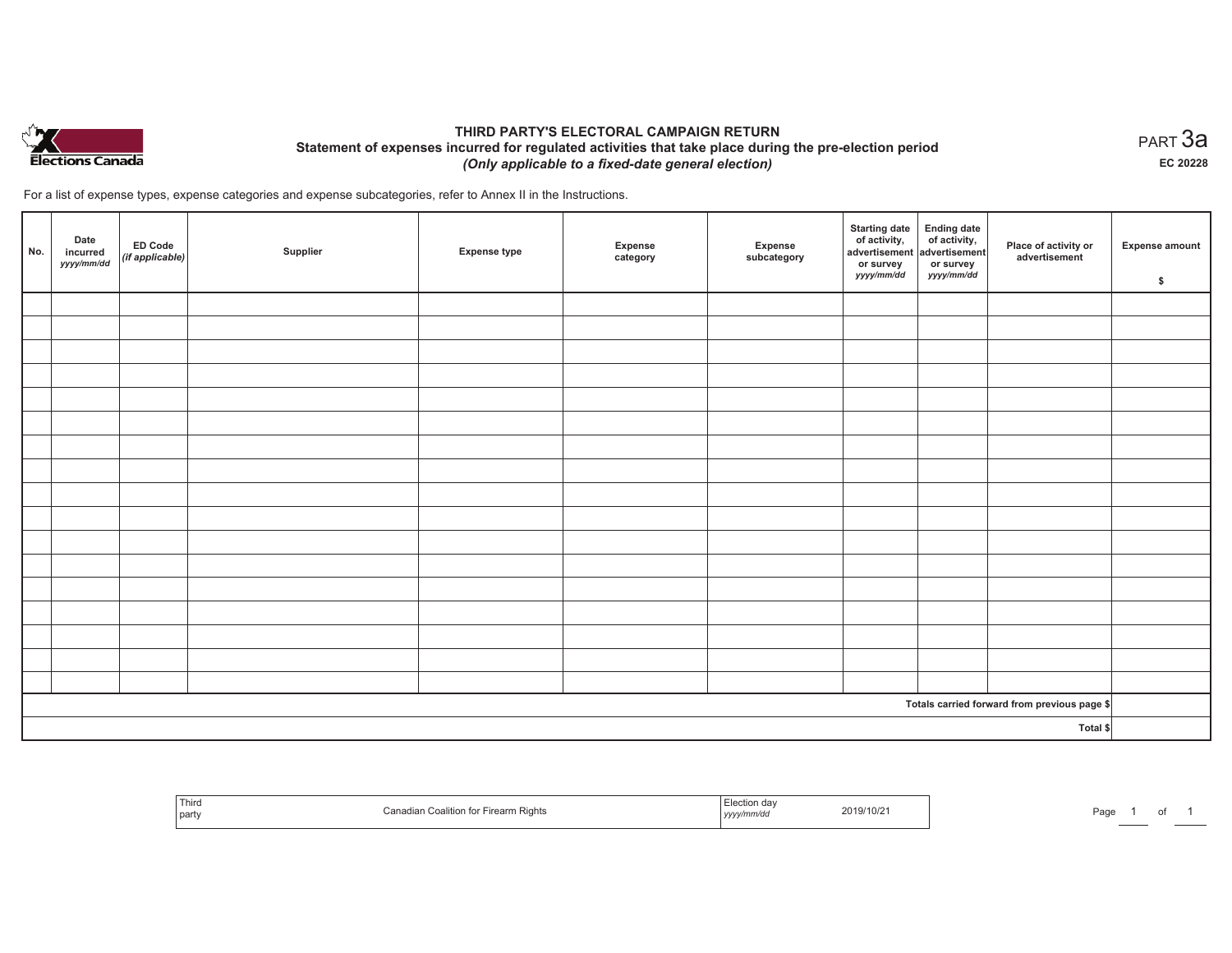

# **THIRD PARTY'S ELECTORAL CAMPAIGN RETURN Statement of expenses incurred for regulated activities that take place during the election period**<br>PART  $3\mathsf{b}$

**EC 20228**

For a list of expense types, expense categories and expense subcategories, refer to Annex II in the Instructions.

| No. | Date<br>incurred<br>yyyy/mm/dd | <b>ED Code</b><br>(if applicable) | Supplier                          | <b>Expense type</b>         | <b>Expense</b><br>category | <b>Expense</b><br>subcategory | <b>Starting date</b><br>of activity,<br>advertisement<br>or survey<br>yyyy/mm/dd | <b>Ending date</b><br>of activity,<br>advertisement<br>or survey<br>yyyy/mm/dd | Place of activity or<br>advertisement        | <b>Expense amount</b> |
|-----|--------------------------------|-----------------------------------|-----------------------------------|-----------------------------|----------------------------|-------------------------------|----------------------------------------------------------------------------------|--------------------------------------------------------------------------------|----------------------------------------------|-----------------------|
|     |                                |                                   |                                   |                             |                            |                               |                                                                                  |                                                                                |                                              | \$                    |
|     | 2019/09/26                     |                                   | Harvey Neon & Digital Imaging Inc | <b>Election Advertising</b> | Advertising                | Signs                         | 2019/09/26                                                                       | 2019/10/24                                                                     | Ontario                                      | 5,000.00              |
|     | 2019/09/30                     |                                   | Harvey Neon & Digital Imaging Inc | <b>Election Advertising</b> | Advertising                | Signs                         | 2019/09/26                                                                       | 2019/10/24                                                                     | Ontario                                      | 5,000.00              |
|     | 2019/09/25                     |                                   | RV Canada Rentals Ottawa          | Partisan Activity           | Canvassing                 | Transportation                | 2019/09/26                                                                       | 2019/10/24                                                                     | Ontario                                      | 420.00                |
|     | 2019/09/25                     |                                   | RV Canada Rentals Ottawa          | Partisan Activity           | Canvassing                 | Transportation                | 2019/09/26                                                                       | 2019/10/24                                                                     | Ontario                                      | 6,927.00              |
|     | 2019/09/26                     |                                   | Blue Line Taxi                    | Partisan Activity           | Canvassing                 | Transportation                | 2019/09/26                                                                       | 2019/09/26                                                                     | Ontario                                      | 55.60                 |
|     | 2019/09/27                     |                                   | Air Canada                        | Partisan Activity           | Canvassing                 | Transportation                | 2019/09/27                                                                       | 2019/09/27                                                                     | Ontario                                      | 818.08                |
|     | 2019/10/01                     |                                   | Ottawa Int. Airport               | Partisan Activity           | Canvassing                 | Transportation                | 2019/10/01                                                                       | 2019/10/01                                                                     | Ontario                                      | 15.00                 |
|     | 2019/10/02                     |                                   | <b>Tim Hortons</b>                | Partisan Activity           | Other                      | Meals & Entertainment         | 2019/10/02                                                                       | 2019/10/02                                                                     | Ontario                                      | 20.69                 |
|     | 2019/10/02                     |                                   | Sticker Mule                      | <b>Election Advertising</b> | Advertising                | Signs                         | 2019/10/02                                                                       | 2019/10/24                                                                     | Ontario                                      | 549.50                |
|     | 2019/10/02                     |                                   | Indigo                            | Partisan Activity           | Canvassing                 | Transportation                | 2019/10/02                                                                       | 2019/10/02                                                                     | Ontario                                      | 23.00                 |
|     | 2019/10/02                     |                                   | A&W                               | Partisan Activity           | Other                      | Meals & Entertainment         | 2019/10/02                                                                       | 2019/10/02                                                                     | Ontario                                      | 35.45                 |
|     | 2019/10/02                     |                                   | Esso                              | Partisan Activity           | Canvassing                 | Transportation                | 2019/10/02                                                                       | 2019/10/02                                                                     | Ontario                                      | 64.95                 |
|     | 2019/10/02                     |                                   | Esso                              | Partisan Activity           | Canvassing                 | Transportation                | 2019/10/02                                                                       | 2019/10/02                                                                     | Ontario                                      | 103.55                |
|     | 2019/10/02                     |                                   | Tim Hortons                       | Partisan Activity           | Other                      | Meals & Entertainment         | 2019/10/02                                                                       | 2019/10/02                                                                     | Ontario                                      | 12.11                 |
|     | 2019/10/03                     |                                   | Best Buy                          | Partisan Activity           | Office                     | IT-Hardware                   | 2019/10/03                                                                       | 2019/10/03                                                                     | Ontario                                      | 16.94                 |
|     | 2019/10/03                     |                                   | <b>Boston Pizza</b>               | Partisan Activity           | Other                      | Meals & Entertainment         | 2019/10/03                                                                       | 2019/10/03                                                                     | Ontario                                      | 78.07                 |
|     | 2019/10/03                     |                                   | OnRoute                           | Partisan Activity           | Canvassing                 | Transportation                | 2019/10/03                                                                       | 2019/10/03                                                                     | Ontario                                      | 104.35                |
|     |                                |                                   |                                   |                             |                            |                               |                                                                                  |                                                                                | Totals carried forward from previous page \$ |                       |
|     |                                |                                   |                                   |                             |                            |                               |                                                                                  |                                                                                | Total \$                                     | 19,244.29             |
|     |                                |                                   |                                   |                             |                            |                               |                                                                                  |                                                                                |                                              |                       |

| ∃lection da∖<br>2019/10/21<br>yyyy/mm/dd | Firearm Rights<br>∴anadian ∶<br>Coalition for |
|------------------------------------------|-----------------------------------------------|
|------------------------------------------|-----------------------------------------------|

Page 1 of 3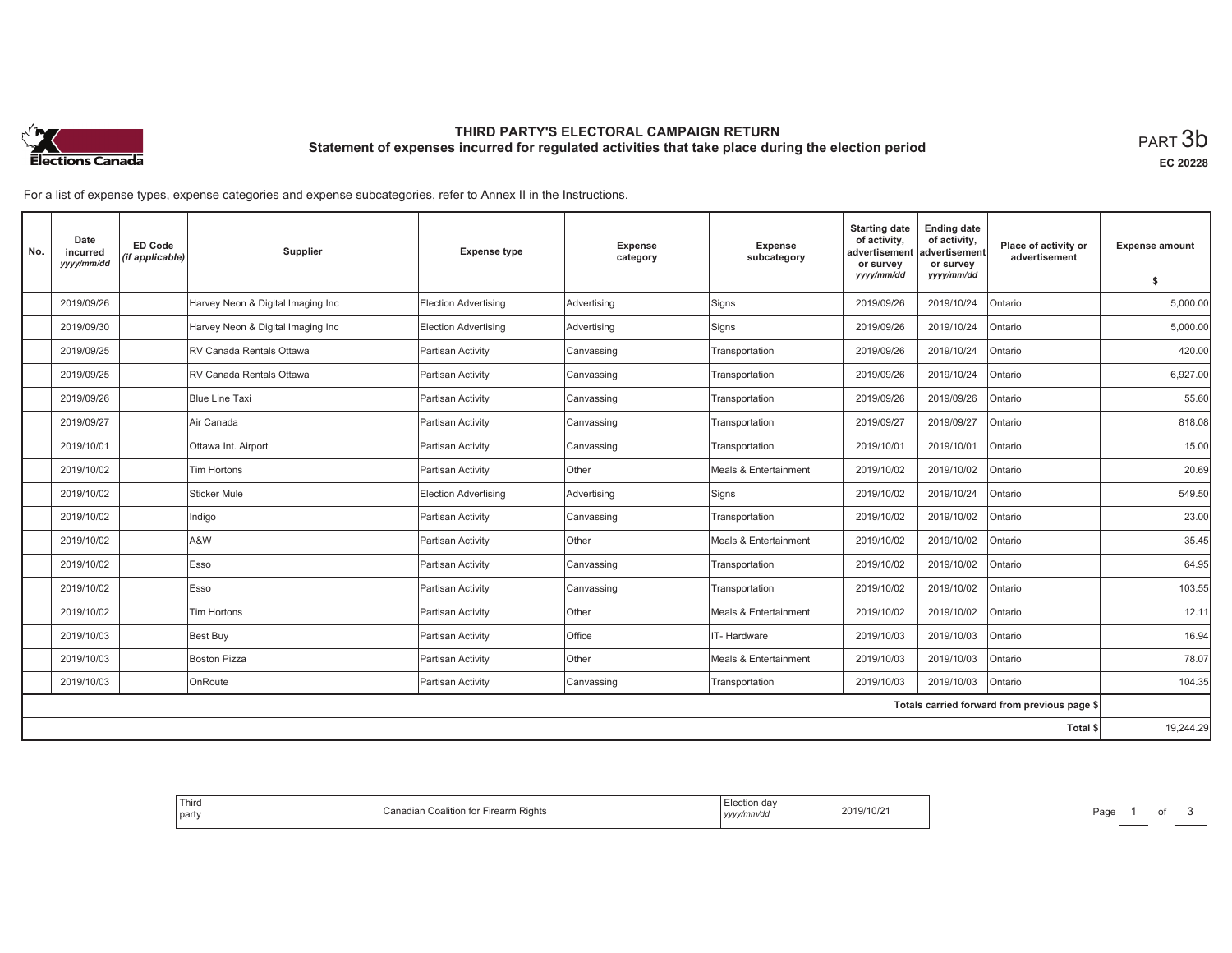

# **THIRD PARTY'S ELECTORAL CAMPAIGN RETURN Statement of expenses incurred for regulated activities that take place during the election period**<br>PART  $3\mathsf{b}$

**EC 20228**

For a list of expense types, expense categories and expense subcategories, refer to Annex II in the Instructions.

| No.                                          | Date<br>incurred<br>yyyy/mm/dd | <b>ED Code</b><br>(if applicable) | Supplier                       | <b>Expense type</b> | <b>Expense</b><br>category | <b>Expense</b><br>subcategory | <b>Starting date</b><br>of activity,<br>advertisement<br>or survey | <b>Ending date</b><br>of activity,<br>advertisement<br>or survey | Place of activity or<br>advertisement | <b>Expense amount</b> |
|----------------------------------------------|--------------------------------|-----------------------------------|--------------------------------|---------------------|----------------------------|-------------------------------|--------------------------------------------------------------------|------------------------------------------------------------------|---------------------------------------|-----------------------|
|                                              |                                |                                   |                                |                     |                            |                               | yyyy/mm/dd                                                         | yyyy/mm/dd                                                       |                                       | \$                    |
|                                              | 2019/10/04                     |                                   | <b>McDonalds</b>               | Partisan Activity   | Other                      | Meals & Entertainment         | 2019/10/04                                                         | 2019/10/04                                                       | Ontario                               | 24.59                 |
|                                              | 2019/10/04                     |                                   | Dominos Pizza                  | Partisan Activity   | Other                      | Meals & Entertainment         | 2019/10/04                                                         | 2019/10/04                                                       | Ontario                               | 42.92                 |
|                                              | 2019/10/04                     |                                   | PetroCan                       | Partisan Activity   | Canvassing                 | Transportation                | 2019/10/04                                                         | 2019/10/04                                                       | Ontario                               | 156.04                |
|                                              | 2019/10/05                     |                                   | Iggy's pub                     | Partisan Activity   | Other                      | Meals & Entertainment         | 2019/10/05                                                         | 2019/10/05                                                       | Ontario                               | 15.00                 |
|                                              | 2019/10/06                     |                                   | Niagara Distillery             | Partisan Activity   | Other                      | Meals & Entertainment         | 2019/10/06                                                         | 2019/10/06                                                       | Ontario                               | 101.87                |
|                                              | 2019/10/07                     |                                   | OnRoute                        | Partisan Activity   | Canvassing                 | Transportation                | 2019/10/07                                                         | 2019/10/07                                                       | Ontario                               | 174.15                |
|                                              | 2019/10/07                     |                                   | <b>Blueberry Hill Motel</b>    | Partisan Activity   | <b>Other</b>               | Meals & Entertainment         | 2019/10/07                                                         | 2019/10/07                                                       | Ontario                               | 54.24                 |
|                                              | 2019/10/08                     |                                   | <b>Voyageurs General Store</b> | Partisan Activity   | Canvassing                 | Transportation                | 2019/10/08                                                         | 2019/10/08                                                       | Ontario                               | 126.01                |
|                                              | 2019/10/08                     |                                   | Esso                           | Partisan Activity   | Canvassing                 | Transportation                | 2019/10/08                                                         | 2019/10/08                                                       | Ontario                               | 144.78                |
|                                              | 2019/10/09                     |                                   | <b>KOA Campground</b>          | Partisan Activity   | Canvassing                 | Transportation                | 2019/10/09                                                         | 2019/10/09                                                       | Ontario                               | 64.41                 |
|                                              | 2019/10/09                     |                                   | Lake of the Woods Brew         | Partisan Activity   | Other                      | Meals & Entertainment         | 2019/10/09                                                         | 2019/10/09                                                       | Ontario                               | 66.05                 |
|                                              | 2019/10/09                     |                                   | PetroCan                       | Partisan Activity   | Canvassing                 | Transportation                | 2019/10/09                                                         | 2019/10/09                                                       | Ontario                               | 107.90                |
|                                              | 2019/10/09                     |                                   | Vac's Convience                | Partisan Activity   | Canvassing                 | Transportation                | 2019/10/09                                                         | 2019/10/09                                                       | Ontario                               | 117.65                |
|                                              | 2019/10/11                     |                                   | Oak's Bluff Esso               | Partisan Activity   | Canvassing                 | Transportation                | 2019/10/11                                                         | 2019/10/11                                                       | Ontario                               | 89.32                 |
|                                              | 2019/10/12                     |                                   | PetroCan                       | Partisan Activity   | Canvassing                 | Transportation                | 2019/10/12                                                         | 2019/10/12                                                       | Ontario                               | 24.15                 |
|                                              | 2019/10/12                     |                                   | <b>KOA Campground</b>          | Partisan Activity   | Canvassing                 | Transportation                | 2019/10/12                                                         | 2019/10/12                                                       | Ontario                               | 66.67                 |
|                                              | 2019/10/12                     |                                   | Long Lake General              | Partisan Activity   | Canvassing                 | Transportation                | 2019/10/12                                                         | 2019/10/12                                                       | Ontario                               | 119.90                |
| Totals carried forward from previous page \$ |                                |                                   |                                |                     |                            |                               |                                                                    | 19,244.29                                                        |                                       |                       |
|                                              |                                |                                   |                                |                     |                            |                               |                                                                    |                                                                  | <b>Total \$</b>                       | 20,739.94             |

| .∹lection da∨<br>2019/10/21<br>Firearm Rights<br>Cana<br>agian<br>Coalition for<br>v/mm/dr<br>,,,,, |  |
|-----------------------------------------------------------------------------------------------------|--|
|-----------------------------------------------------------------------------------------------------|--|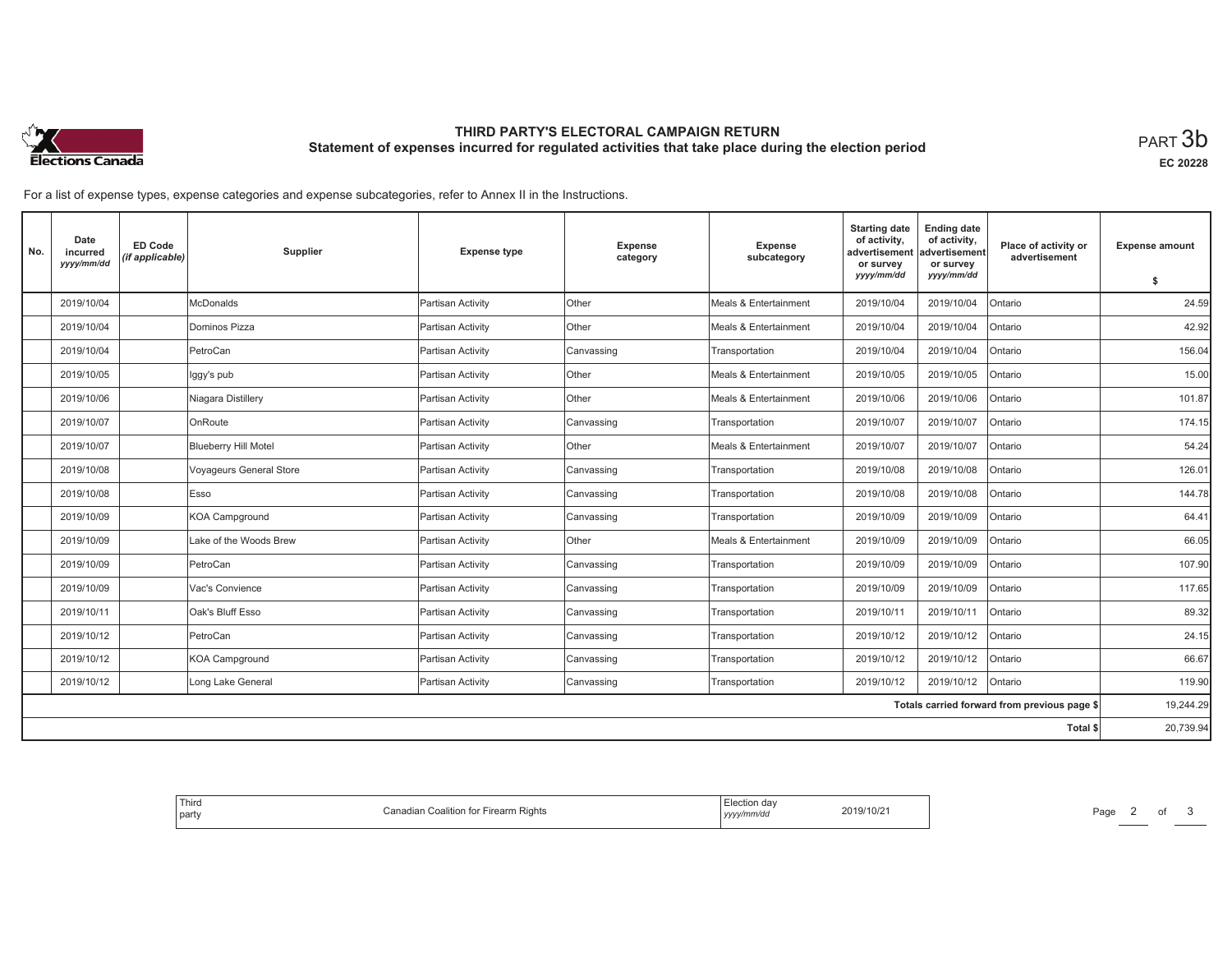

# **THIRD PARTY'S ELECTORAL CAMPAIGN RETURN Statement of expenses incurred for regulated activities that take place during the election period**<br>PART  $3\mathsf{b}$

**EC 20228**

of  $3$ 

For a list of expense types, expense categories and expense subcategories, refer to Annex II in the Instructions.

| No. | Date<br>incurred<br>yyyy/mm/dd | <b>ED Code</b><br>(if applicable) | Supplier        | <b>Expense type</b> | Expense<br>category | Expense<br>subcategory | <b>Starting date</b><br>of activity,<br>advertisement<br>or survey<br>yyyy/mm/dd | <b>Ending date</b><br>of activity,<br>advertisement<br>or survey<br>yyyy/mm/dd | Place of activity or<br>advertisement        | <b>Expense amount</b><br>\$ |
|-----|--------------------------------|-----------------------------------|-----------------|---------------------|---------------------|------------------------|----------------------------------------------------------------------------------|--------------------------------------------------------------------------------|----------------------------------------------|-----------------------------|
|     | 2019/10/12                     |                                   | Cdn Tire GasBar | Partisan Activity   | Canvassing          | Transportation         | 2019/10/12                                                                       | 2019/10/12                                                                     | Ontario                                      | 149.08                      |
|     | 2019/10/12                     |                                   | Mac's           | Partisan Activity   | Canvassing          | Transportation / Food  | 2019/10/12                                                                       | 2019/10/12                                                                     | Ontario                                      | 181.48                      |
|     | 2019/10/25                     |                                   | RV Canada       | Partisan Activity   | Canvassing          | Other (cleaning fee)   | 2019/09/26                                                                       | 2019/10/25                                                                     | Ontario                                      | 218.59                      |
|     | 2019/09/30                     |                                   | Scotiabank      | Partisan Activity   | Other               | Bank fees              | 2019/09/30                                                                       | 2019/09/30                                                                     | Ontario                                      | 16.00                       |
|     |                                |                                   |                 |                     |                     |                        |                                                                                  |                                                                                |                                              |                             |
|     |                                |                                   |                 |                     |                     |                        |                                                                                  |                                                                                |                                              |                             |
|     |                                |                                   |                 |                     |                     |                        |                                                                                  |                                                                                |                                              |                             |
|     |                                |                                   |                 |                     |                     |                        |                                                                                  |                                                                                |                                              |                             |
|     |                                |                                   |                 |                     |                     |                        |                                                                                  |                                                                                |                                              |                             |
|     |                                |                                   |                 |                     |                     |                        |                                                                                  |                                                                                |                                              |                             |
|     |                                |                                   |                 |                     |                     |                        |                                                                                  |                                                                                |                                              |                             |
|     |                                |                                   |                 |                     |                     |                        |                                                                                  |                                                                                |                                              |                             |
|     |                                |                                   |                 |                     |                     |                        |                                                                                  |                                                                                |                                              |                             |
|     |                                |                                   |                 |                     |                     |                        |                                                                                  |                                                                                |                                              |                             |
|     |                                |                                   |                 |                     |                     |                        |                                                                                  |                                                                                |                                              |                             |
|     |                                |                                   |                 |                     |                     |                        |                                                                                  |                                                                                |                                              |                             |
|     |                                |                                   |                 |                     |                     |                        |                                                                                  |                                                                                |                                              |                             |
|     |                                |                                   |                 |                     |                     |                        |                                                                                  |                                                                                | Totals carried forward from previous page \$ | 20,739.94                   |
|     | Total \$                       |                                   |                 |                     |                     |                        |                                                                                  |                                                                                |                                              |                             |

| Third<br>party | arm<br>Rial |  | U | au |  |
|----------------|-------------|--|---|----|--|
|----------------|-------------|--|---|----|--|